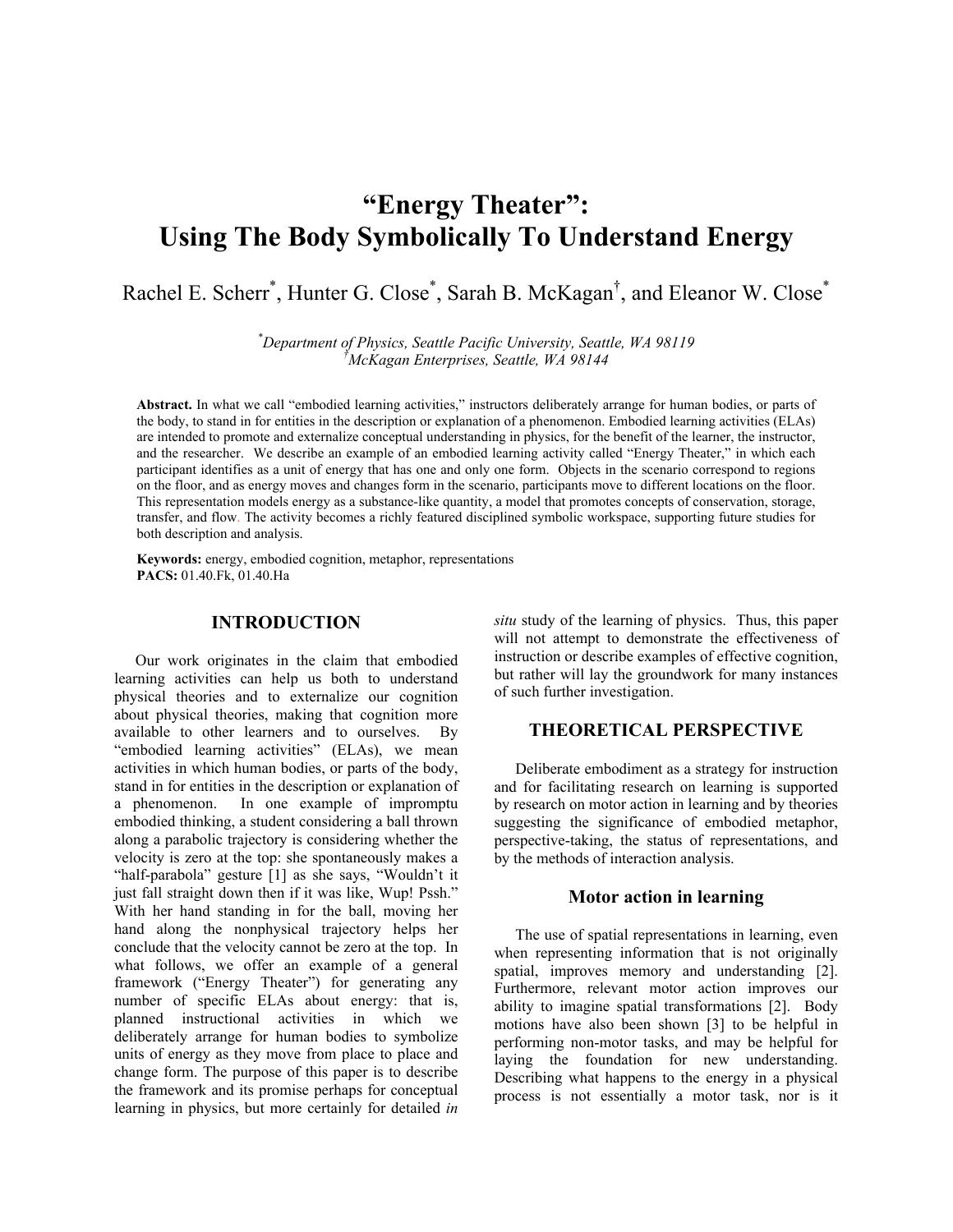necessarily spatial; however, an embodied approach to the learning of energy may provide the greatest opportunity for understanding, if only because of the general role of motor action in thinking.

## **Embodied metaphor**

The premise of an embodied-cognition theoretical perspective is that we understand the kinds of things that may exist in the world (ontology) in terms of sensory-motor experiences such as object permanence and movement, and that we express this understanding linguistically, through metaphor [4]. For example, we say that a holiday is "on its way," as though it were an object traveling through space towards our location. Human use of embodied metaphor is natural, unconscious, and pervasive, especially in our dealings with abstractions (like time or causation) about which it is not possible to speak literally. Instructional designers may be able to take advantage of this unconscious process by engineering bodily experiences that promote appropriate metaphors.

#### **Perspective-Taking**

Mentally taking on the role of an entity in a physics phenomenon appears to be particularly helpful for figuring out physical theories [5]. Experts appear to engage in this perspective-taking naturally and unconsciously, especially at times when the experts are cooperating in solving an abstract problem and are oriented to a communally available graphic workspace (like a diagram drawn on a whiteboard) [5]. With novice learners who do not engage in perspectivetaking automatically, we suggest that explicitly directing them to take on the role of an entity they are studying can help them to engage with the entity in a more expert-like manner and thus to understand it better. This explicit perspective-taking also serves to reveal the learner's developing ontology, making it available for examination, negotiation, and refinement.

#### **Appropriate status of representations**

Every representation is limited, yet we tend to treat representations as if they were the things they represent [4]. (For example, it is likely that one reason people persist in entertaining the possibility of time travel is that space, through which we *can* travel, is used to represent time.) This tendency can obscure our ability to see both the limitations of the representation and the underlying features of the target concept. Physics students sometimes mistake algebraic representations for physical experiences to which they may refer; for example, students may think of a net force as being exclusively the product of the mass and the acceleration, neglecting that it can also correspond to a sensory experience.

In ELAs, we deliberately arrange for people to use their own bodies to represent physics entities. Among the representational advantages of this approach is that it reduces the likelihood of participants mistaking the representation for the reality, firstly because people identify so strongly with their bodies, secondly because it is obvious that bodies have many features that do not signify anything in the physics scenario being represented (*e.g.,* the color of our clothes and many details about the way we hold ourselves), and thirdly because we recognize our bodies' ability to stand for a vast variety of things, to none of which our bodies are identical. Informally, we observe that using one's own body as a representation tends to lead to more improvisation and creativity, which may make it easier to understand the limitations of any representation.

#### **ELAs in Interaction Analysis**

Learning physics involves interaction between the learner and some abstract objects of cognition (among other interactions). Embodied learning activities attempt to externalize the interaction between the learner and the invisible objects of cognition, through encouraging the construction of symbolic objects (that represent ideas) and fields, in which the interaction of ideas is played out in physical form. The research tradition of interaction analysis [6] offers a suite of tools for analyzing interactions between and among persons and their environment. However, since interaction analysis is predicated on *observation* of interaction, the interactions must be rendered observable before they can be analyzed. We believe that by symbolizing the abstract with the concrete, ELAs enable a new depth of the study of cognition.

## **CONTEXT FOR DEVELOPMENT**

The Energy Project is a multi-year project at Seattle Pacific University that studies how people teach and learn about energy. Embodied learning activities play an increasingly important role in the instruction that we design and study.

# **A FRAMEWORK FOR EMBODIED LEARNING ACTIVITIES: ENERGY THEATER**

Energy Theater is a framework that can be used to generate innumerable specific ELAs, each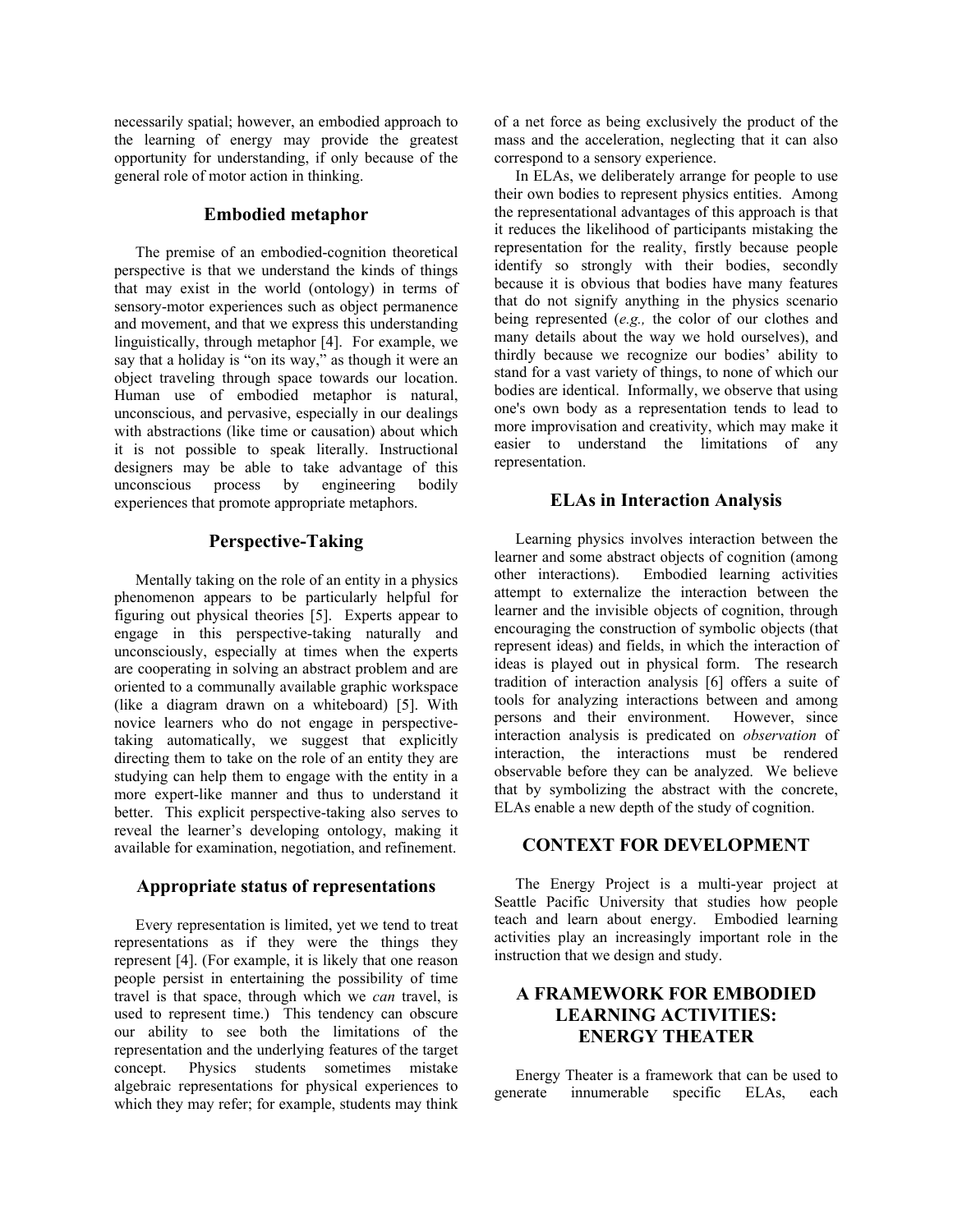

**FIGURE 1.** "Energy Theater" representation of a hand pushing a box across a floor at constant speed.

corresponding to a different physical scenario. We provide one example scenario and discuss the general rules for Energy Theater.

### **Example Scenario**

We invited secondary teachers in a summer professional development course at Seattle Pacific University to show what is happening with the energy as a hand pushes a box across a floor at constant speed. In earlier exercises, teachers had concluded that energy flows from the hand to the box and from the box to the floor and the surrounding air; that there is a constant amount of kinetic energy in the box, which moves at constant speed; that there is a decreasing amount of chemical energy in the hand (or some other part of the body), which grows tired; and that there is increasing thermal energy in the box, the air, and the floor, which all get warmer.

# **Rules of Energy Theater**

In Energy Theater, each participant is a unit of energy that has one and only one form. Objects in the scenario correspond to regions on the floor. As energy moves and changes form in the scenario, participants move to different locations on the floor. Figure 1 shows a group of participants engaged in Energy Theater. Each of these rules is discussed below with reference to this particular group of participants.

#### *Each Participant Is A Unit of Energy*

The participants in Figure 1 have each assumed the identity of a chunk of energy (with the exception of the seated participant in the center, who is overseeing

the action). The rule that each participant is a chunk of energy (of equal magnitude) is vital to Energy Theater. To have each participant identify as a chunk of energy is to model energy as a substance-like quantity, a powerful model that promotes concepts of conservation, storage, transfer, and flow [7].

A consequence of this rule in interactions among learners is that an embodied description of the energy is possible only through coordinated action by a group; one person alone cannot show a gradual transformation or transfer of energy. This coordination orients much of the group dialogue toward the negotiation of a consensus. This negotiation is most often conceptually, rather than choreographically, oriented. Thus, one effect of the "unit" rule is a high fraction of conceptual talk during the activity.

#### *Each Unit of Energy Has One And Only One Form*

The limitation that each unit of energy has one and only one form helps participants not to "split" energy units into sub-units mid-scenario (which can complicate issues of energy conservation). The means by which participants indicate the form of each unit of energy is determined by the participants, allowing an opportunity for public construction of symbols. The participants in Figure 1 elected to indicate form with hand signs held overhead for maximum visibility. "C" (chemical energy), "K" (kinetic energy), and "T" (thermal energy) were signed with hand-shapes. Advantages of this particular system include flexibility, visibility, and convenience. Disadvantages include the difficulty of telling the signs apart at a glance, especially when many are viewed together. Other participants have used other sign systems with different advantages and disadvantages, *e.g.,* iconic